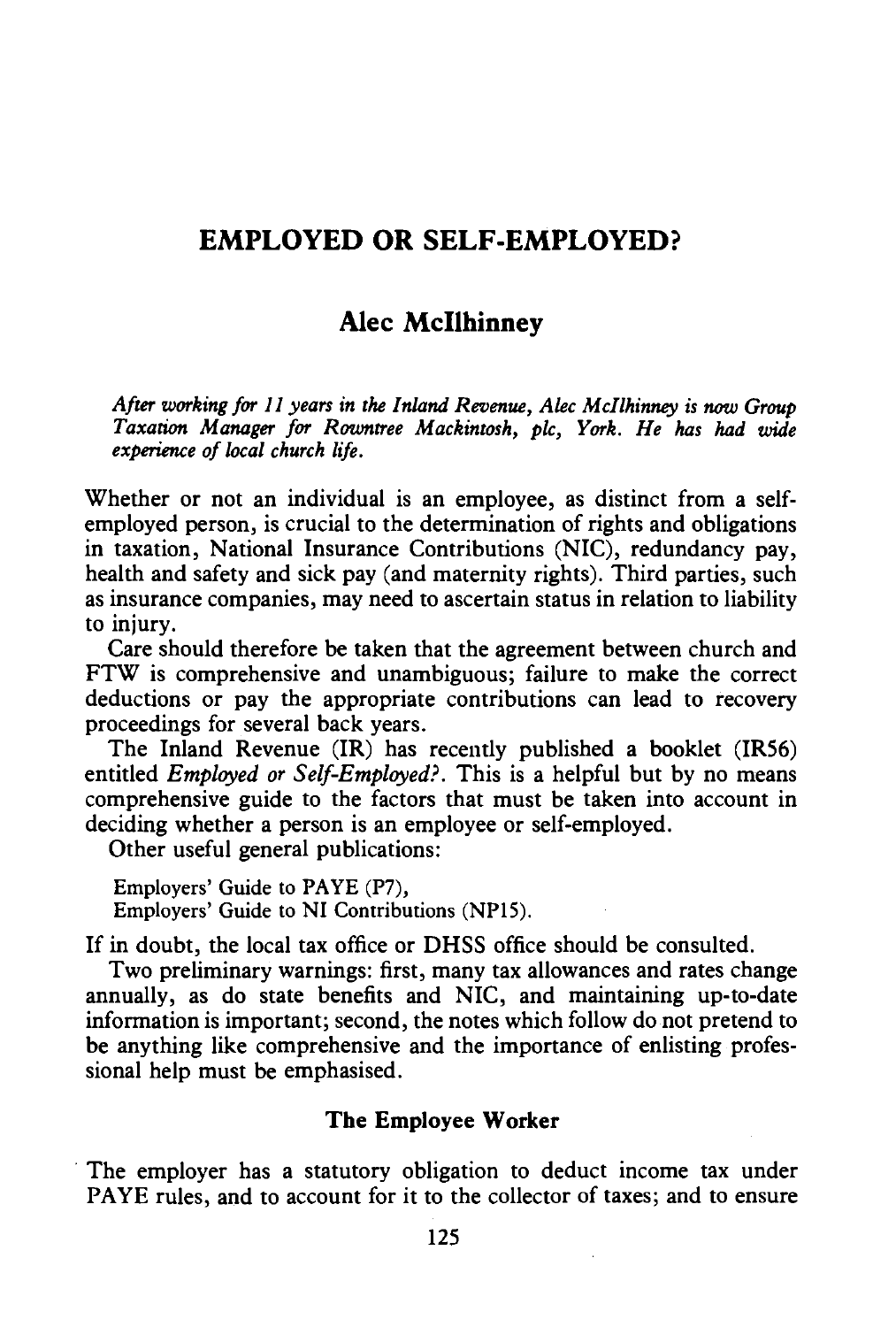that Class I NICs are also paid by both employer and employee to the collector.

It may be thought appropriate to provide for the FTW's retirement by ensuring that contributions towards a private pension are also made by both parties. There are rules governing the approval of schemes and the amounts of allowable contributions (see IR pamphlet 12). Employee contributions are deductible for tax.

Some employers provide life assurance cover, as well as the more usual benefits relating to transport and residence. Employers' liability for accidents, etc, must also be covered.

In any event, it must be clear who pays what: car purchase and running costs, gas, electricity, telephone, rates, rent/mortgage, etc.

Tax under Schedule E is charged on the 'emoluments' of an office or employment, including 'all salaries, fees, wages, perquisites and profits whatsoever'. Lest any doubt should remain, where inclusive earnings are £8,500 or above further legislation ensures virtually every benefit in kind, whether convertible to cash or not, is also assessable.

It seems reasonable that the FTW should earn at least the average of all male workers, or perhaps, as some churches have decided, the average of the incomes of all members in employment. If so, it will often follow that his earnings (which for this purpose include the value of all benefits) will exceed the limit of £8,500 (unchanged since 1979) above which the FTW becomes a 'higher paid employee' (sic).

Benefits in kind (often referred to as 'fringe benefits') include, eg, the provision of a car and petrol (both taxed on a fixed scale, changed annually), a loan at a reduced or nil rate of interest, accommodation, payment of mortgage interest. A return of benefits must be made annually to the IR by the employer in form P11D, and by the employee in his tax return. IR booklet 480 gives guidance.

The employee is entitled to deduct from these amounts any expenses 'wholly, necessarily and exclusively' incurred in the performance of his duties-words which are notoriously rigid and restricted in their operation (and in contrast to the more liberal allowance of expenses to the selfemployed).

In practice, the 'business' proportion of expenditure will be allowable; some relief should be given for a room in the home set aside for study/ counselling; but the cost of home-to-work travel is not allowable, nor would be the purchase of most books and journals (or the CBRF subscription). The Revenue will need to be persuaded of the reasonableness of amounts claimed-and attitudes may vary in different tax offices.

Other points which might arise include:

1. The FTW's freedom (need?) to earn elsewhere: the status of this money can be difficult to determine.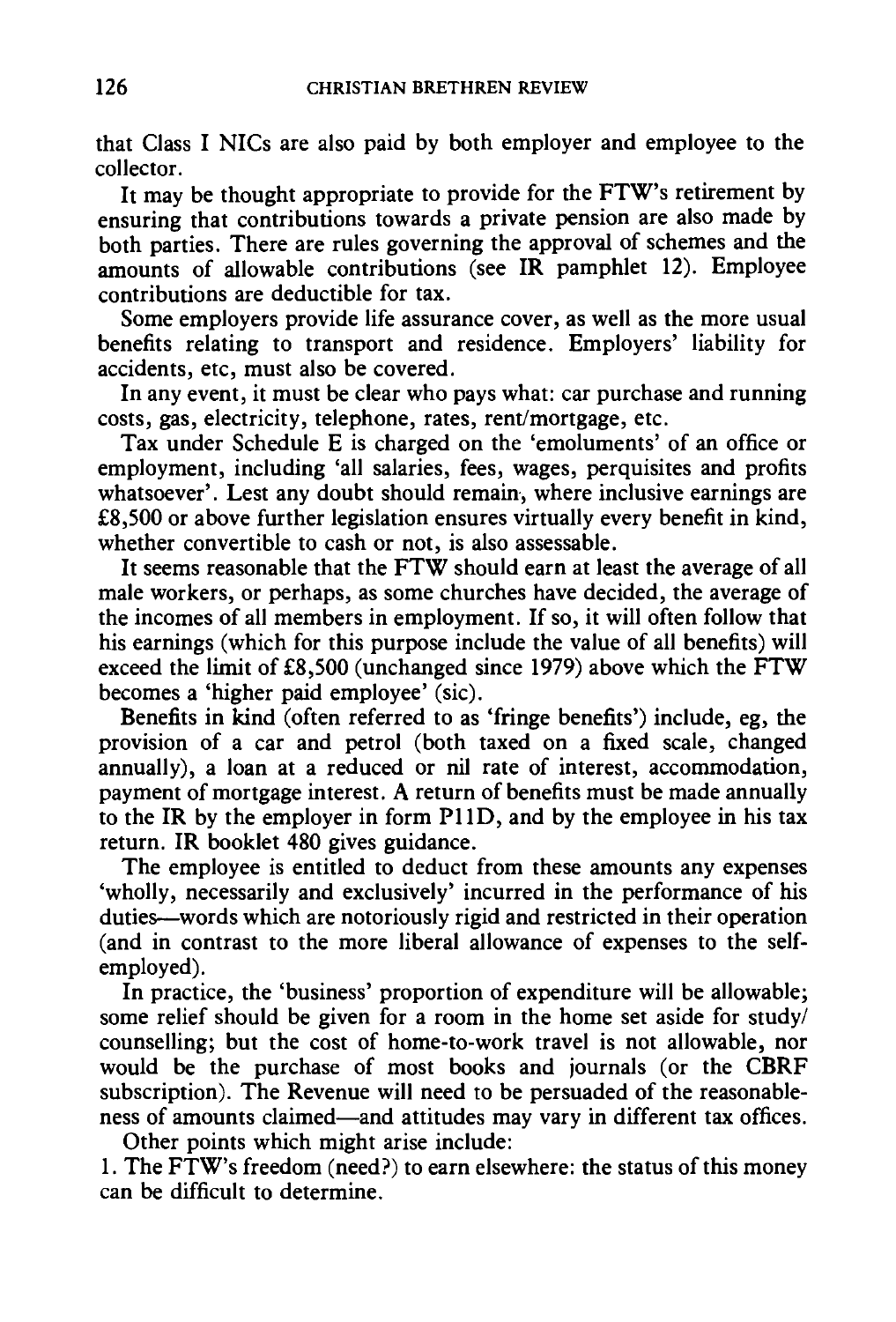*2.* Gifts other than salary: these are taxable if they arise out of the employment but not if given in a personal capacity- $\overline{a}$  fine distinction. 3. Working partly abroad and partly in the  $UK$ -again tax complications can ensue.

### **The Self-Employed Worker**

The self-employed person in a profession or vocation is not subject to 'Pay as you earn'. Instead he pays tax under Schedule D direct to the collector of taxes in January and July annually some considerable time in arrears: for example, tax due on the earnings of the year to 30/6/86 will, in the normal case, be payable in two equal instalments on 1.1.88 and 1.7.88.

He is charged, not on 'emoluments' but on his 'profits or gains' (comprising incomings less outgoings). The 'necessarily' test does not apply and he may claim expenses 'wholly and exclusively laid out or expended for the purposes of the profession or vocation'. Clearly this gives him far greater scope than the employee enjoys.

Again where there is a private element (as with car expenses, telephone, study room etc) an apportionment will be agreed. Allowances for depreciation on some capital assets (eg motor car) may be claimed.

The *total* earnings of the FTW's spouse are tax-free up to *£2205* (about £42 a week), although some NIC may be payable. Wages paid by the FTW to his wife can be claimed as an expense provided these can be justified by the duties carried out. Reasonable remuneration should not be difficult to substantiate. Where, for example, do you find someone willing to be on duty at all hours for £40?

Class 2 and Class 4 NICs are due from the self-employed. In 1985-86 these would amount at most to £821, and one half of the Class 4 contributions (£303 maximum) can be deducted for tax. (By contrast, the employer's and employee's Class I contributions can together amount to £1,240 in 1985-86.)

A self-employed person is entitled to relief for contributions made towards an annuity for retirement. The maximum level of contribution allowable is  $17\frac{1}{2}\%$  of annual earnings (less capital allowances)—a little more than that when nearing retirement.

There are, however, other consequences which flow from self-employed status, and these should be weighed carefully alongside the likely financial benefits.

1. The self-employed do not come within the ambit of the EP(C)A 1978, and thus have no statutory rights as regards, for example, sick pay. Fewer state benefits are available.